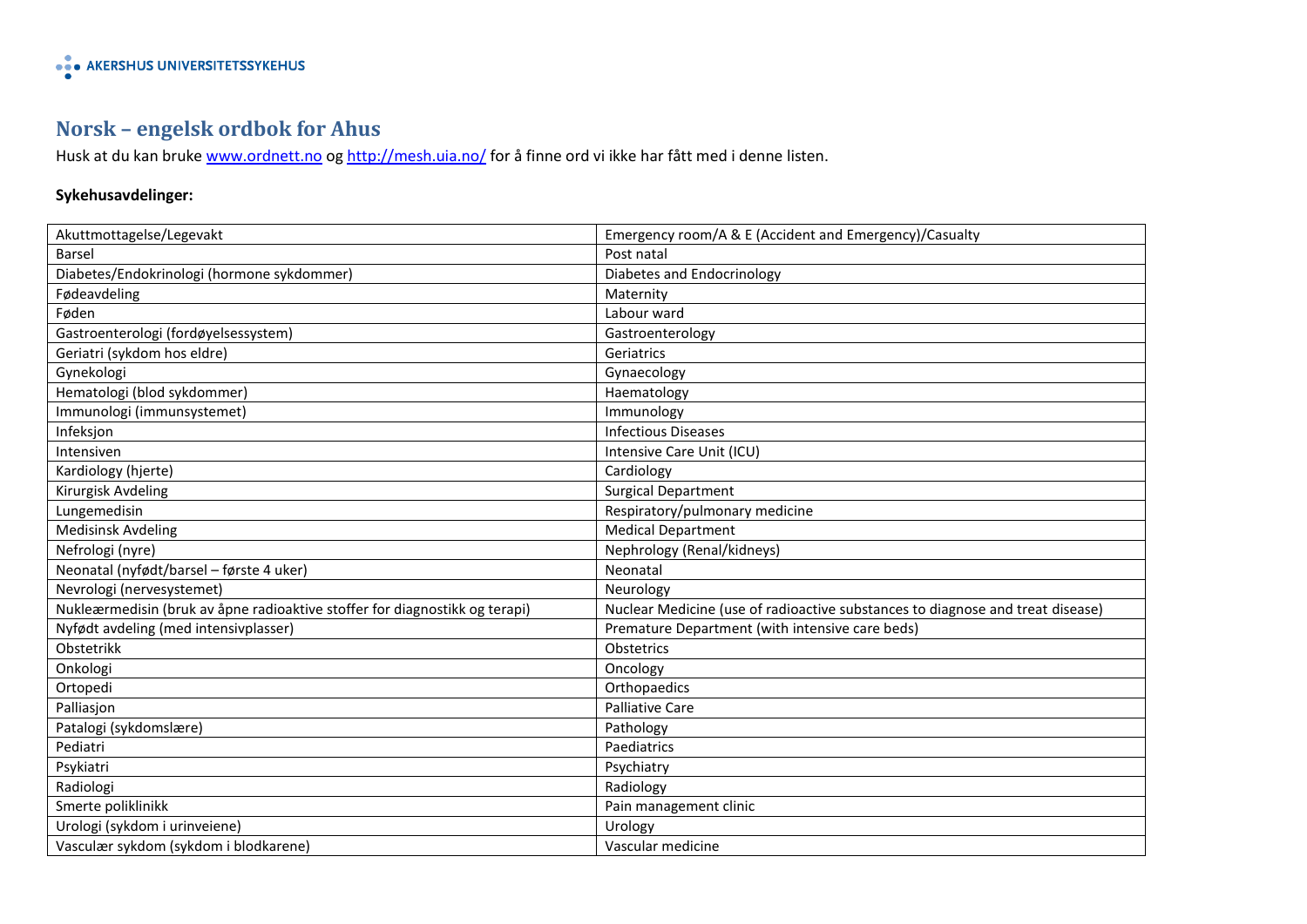| .<br><b>INIV</b><br>.<br>свг<br>пов<br>. IN C |                                  |
|-----------------------------------------------|----------------------------------|
| Øre, nese<br>hals                             | i throaf<br>- Ear<br>and<br>nose |

#### **Stillingstitler:**

| Administrerende direktør              | Chief Executive Officer (CEO)/Managing Director                             |
|---------------------------------------|-----------------------------------------------------------------------------|
| Viseadministrerende direktør          | Deputy CEO                                                                  |
| Enhet for økonomi og finans           | Department of Economics and Finance                                         |
| Enhet for HR                          | Department of Human Resources (HR)                                          |
| Enhet for kommunikasjon               | <b>Department of Communications</b>                                         |
| Enhet for medisin og helsefag         | Department of Medicine and Health Science                                   |
| Forskning og innovasjon               | Department of Research and Innovation                                       |
| Universitetet i Oslo, campus Ahus     | University of Oslo Campus Ahus                                              |
| Kirurgisk divisjon                    | Division of Surgery                                                         |
| Ortopedisk klinikk                    | Orthopaedic Clinic                                                          |
| Kvinneklinikken                       | Division of Gynaecology and Obstetrics                                      |
| Medisinsk divisjon                    | Division of Medicine                                                        |
| Divisjon for diagnostikk og teknologi | Division of Diagnostics and Technology                                      |
| Barne- og ungdomsklinikken            | Division of Paediatric and Adolescent Medicine                              |
| Divisjon for psykisk helsevern        | Division of Mental Health                                                   |
| Kongsvinger sykehus                   | Kongsvinger Hospital                                                        |
| Divisjon Facilities Management        | Division of Facilities Management                                           |
| Fagdirektør                           | Director of Medical Strategy and Development                                |
| Økonomidirektør                       | Chief Financial Officer (CFO) Director of Finance                           |
| Kommunikasjonsdirektør                | <b>Director of Communications</b>                                           |
| Fagsjef                               | Deputy Director of Medical Strategy and Development                         |
| Revisjonssjef                         | <b>Chief Auditor</b>                                                        |
| Internrevisor                         | <b>Internal Auditor</b>                                                     |
| Sjef for beredskap og sikkerhet       | Head of Emergency Preparedness and Security                                 |
| Informasjonssikkerhetsleder           | <b>Information Security Manager</b>                                         |
| Foretaksadvokat                       | General Counsel (am.eng) / Health Authority Legal Executive/lawyer (br.eng) |
| Sekretær                              | Secretary                                                                   |
| Konsulent                             | Consultant                                                                  |
| Arkivleder                            | <b>Archive Manager</b>                                                      |
| Medisinsk rådgiver                    | <b>Medical Adviser</b>                                                      |
| Medisinskfaglig rådgiver              | <b>Specialist Medical Adviser</b>                                           |
| Kommunikasjonsrådgiver                | <b>Communications Adviser</b>                                               |
| Webredaktør                           | Web Editor                                                                  |
| IT-sjef                               | Head of IT                                                                  |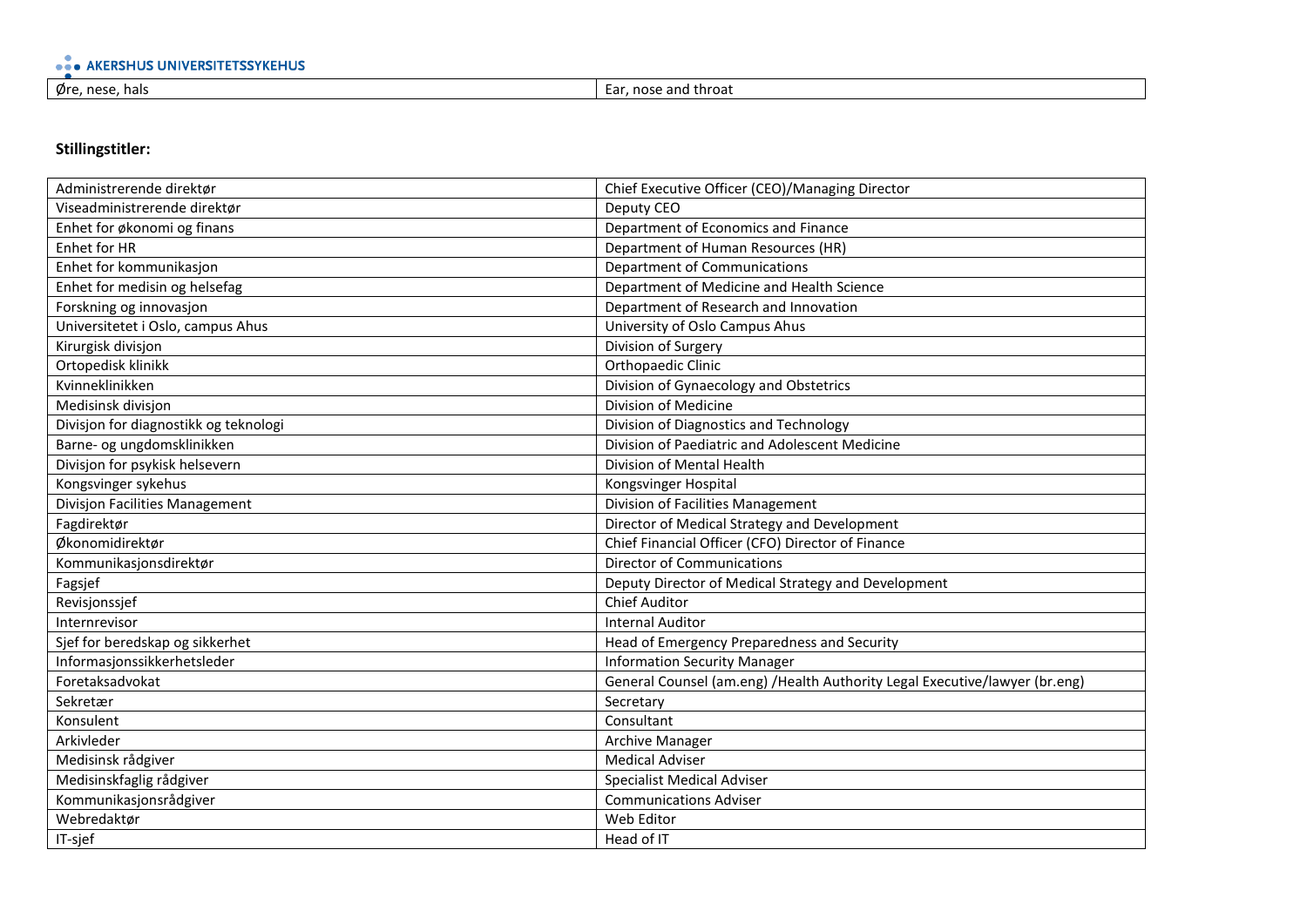# • AKERSHUS UNIVERSITETSSYKEHUS

| Prosjektleder              | Project Manager                   |
|----------------------------|-----------------------------------|
| HR-sjef                    | Head of HR                        |
| Rådgiver                   | Adviser                           |
| Kontroller                 | Controller                        |
| Spesialrådgiver            | Special Adviser                   |
| Seniorrådgiver             | Senior Adviser                    |
| Konsulent                  | Consultant                        |
| Rådgiver økonomi           | <b>Financial Adviser</b>          |
| Kontorlærling              | Office Apprentice                 |
| Regnskapssjef              | Chief Accountant                  |
| Seksjonsleder              | <b>Head of Section</b>            |
| Forskningssjef             | Director of Research              |
| Kvalitetssjef              | <b>Head of Quality Management</b> |
| Forsker                    | Researcher                        |
| Analytiker                 | Analyst                           |
| Administrasjonskoordinator | Administrative Coordinator        |
| Styreleder                 | Chairman of the Board             |
| Nestleder (styret)         | Vice Chairman of the Board        |
| Styremedlem                | Boardmember                       |

#### **Annet:**

| Ansatt          | Employee                                |
|-----------------|-----------------------------------------|
| Apotek          | Pharmacy/chemist/drugstore              |
| Arbeidsgiver    | Employer                                |
| ID-armbånd      | Identity bracelet                       |
| Avdeling        | Department/unit                         |
| Avtale (time)   | Appointment                             |
| Bak             | Behind                                  |
| Barsel          | Post natal                              |
| Begrenset       | Limited                                 |
| Behandlingsbygg | Treatment units                         |
| Bekreftelse     | Confirmation                            |
| Blodprøver      | Blood samples/tests                     |
| Cellegift       | Chemotherapy                            |
| СT              | CAT scan (Computerized tomography scan) |
| Dagkirurgi      | Day surgery                             |
| Direktenummer   | Direct number                           |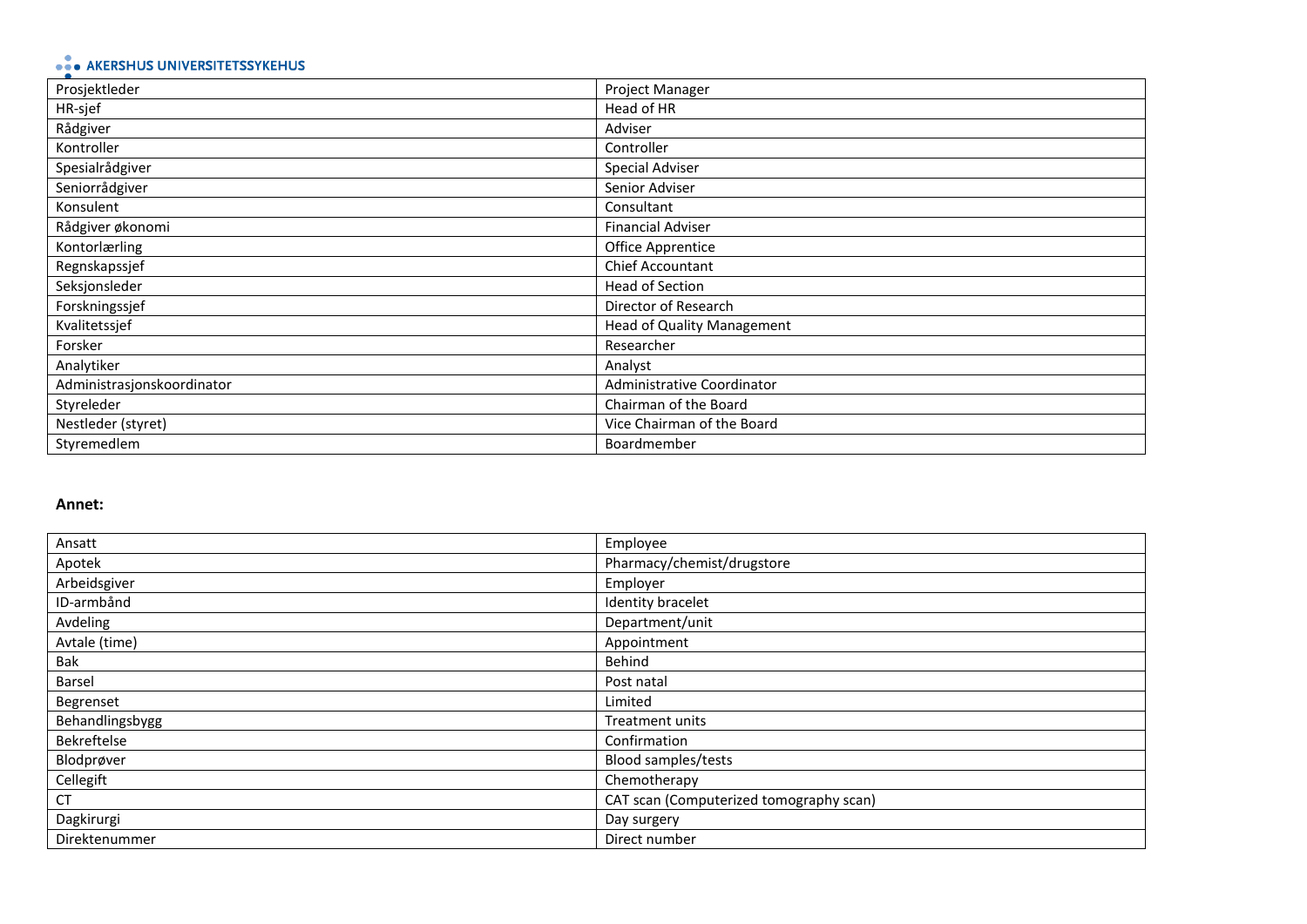# • AKERSHUS UNIVERSITETSSYKEHUS

| Egenandel                                   | Patients charge                        |
|---------------------------------------------|----------------------------------------|
| Epikrise                                    | Case/discharge summary                 |
| Etasje                                      | Floor/Level                            |
| Evaluering                                  | Assesment                              |
| Farmasøyt                                   | Pharmacist/chemist                     |
| Fastlege                                    | GP (General Practitioner)/own doctor   |
| Forandre, avbestille, bekrefte (timeavtale) | Change, cancel, confirm an appointment |
| Frikort                                     | Free card                              |
| Giro                                        | Invoice/bill                           |
| Gjenopplive                                 | Resuscitate                            |
| Glassgate                                   | Main hallway                           |
| Heis                                        | Lift/elevator                          |
| Helsekort                                   | Health card                            |
| Helsesekretær                               | Hospital secretary                     |
| Helsetrygdkort                              | European health insurance card         |
| Henvisning                                  | Referral                               |
| Hjelpepleier                                | Auxiliary nurse                        |
| Hjerteovervåkning                           | <b>Heart monitoring</b>                |
| Hovedresepsjon                              | The main reseption desk                |
| Innlagt (pas.)                              | Admitted                               |
| Innleggelses brev                           | Admissions letter                      |
| Inneliggende pasient                        | In patient                             |
| Inntakskontor                               | Admissions office                      |
| Jordmor                                     | Midwife                                |
| Kontrast                                    | Contrast agent                         |
| Krav på / ikke krav på                      | Entitled to/not entitled to            |
| Kvittering                                  | Receipt                                |
| Кø                                          | Queue/wait in line                     |
| Ledsager                                    | Escort                                 |
| Medisinsk tilstand                          | Medical condition                      |
| Mobiltelefon                                | Mobile/cell phone                      |
| Motsatt side                                | Opposite side                          |
| MR                                          | MRI (Magnetic resonance imaging)       |
| <b>NAV</b>                                  | Social security office                 |
| Nyfødt perioden                             | Neonatal/newborn period                |
| Offentlig transport                         | Public transport                       |
| Opptatt                                     | Occupied                               |
| Opptatt på linjen                           | The line is busy                       |
| Overlege                                    | Consultant                             |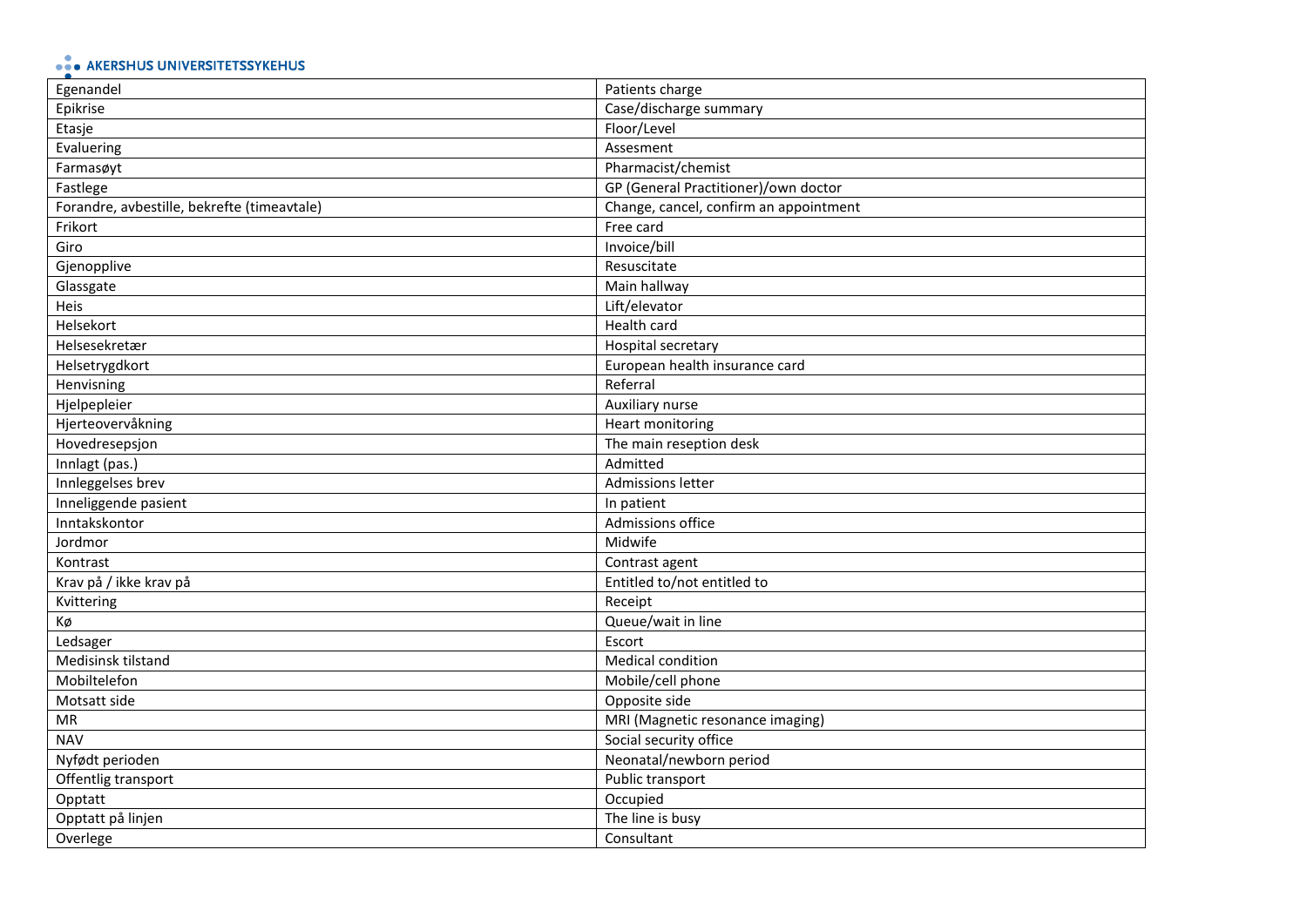## • AKERSHUS UNIVERSITETSSYKEHUS

| Parkeringshus       | Multi-storey car park             |
|---------------------|-----------------------------------|
| Poliklinikk         | Day clinic                        |
| Poliklinisk pasient | Outpatient                        |
| Premature           | Premature                         |
| Prevensjon          | Contraception                     |
| Portør              | Portor/orderly                    |
| Psykiske helse      | Mental health                     |
| På vakt             | On call                           |
| Påminnelse          | Reminder                          |
| Pårørende           | Next of Kin/closest family        |
| Reiseutgifter       | Travel expenses                   |
| Resept              | Perscription                      |
| Rier                | Contractions                      |
| Undersøkelse        | Examination                       |
| Utredning           | Diagnostic tests                  |
| Utskrevet           | Discharged                        |
| Vente på tlf linje  | Hold the line                     |
| Venteliste          | Waiting list                      |
| Ventesone (taxi)    | Designated waiting area for taxis |
| Verneombud          | Health and safety representative  |
| Visittid            | Visiting hours/times              |
| Vurdert             | Evaluated                         |
|                     |                                   |

Ser du noe som er feil, eller har du innspill til ordlisten? Ta kontakt på **kommunikasjon@ahus.no**